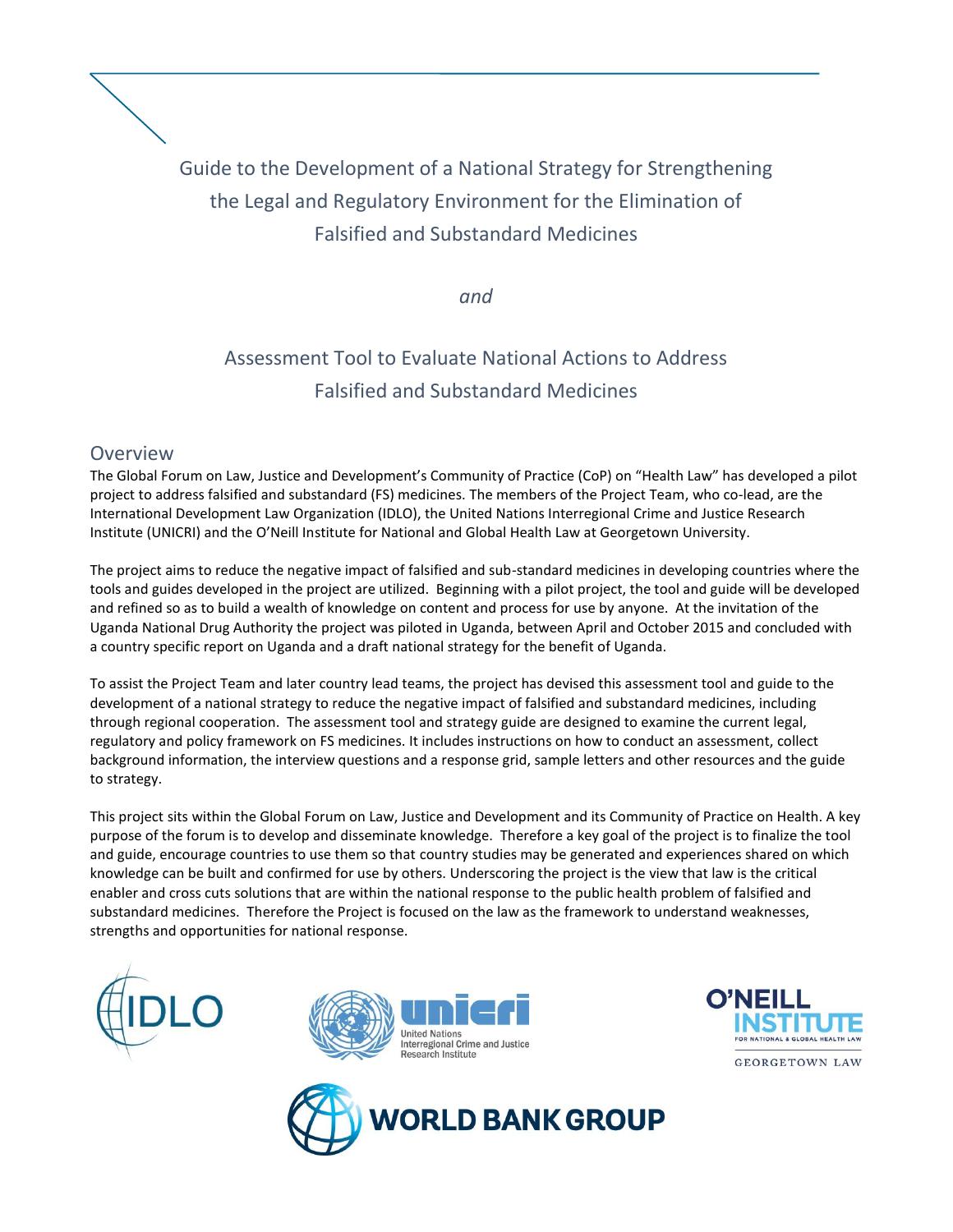On a more practical level this tool is to assist national project teams, starting with the Project Team, to carry out assessments of the legal, policy, regulatory, law enforcement environment with regard to falsified and substandard medicines, so that solutions and interventions can be identified and implemented as part of a national strategy. The starting point in developing a national strategy is of course a thorough assessment, however, experience has shown that briefing the Project Team with a look ahead at national strategy is an aid to assessment. Thus this tool begins with that look ahead at the national strategy.

# The Guide to the Development of a National Strategy (version  $1$ )<sup>1</sup>

The starting point in developing a national strategy is a thorough assessment of the current situation involving all the concerned stakeholders. This guide therefore has two parts, first the introduction that follows and the guide and the second is an assessment tool.

The deadly implications of falsified and substandard (FS) medicines are well understood to be a central challenge to the integrity of public health systems around the globe, as well as a direct threat to our individual health and welfare. What is often less understood is that the profits from this ominous crime are increasingly being used by a wide range of organized criminal groups to fund their operations around the world. As such, FS medicines might also pose a direct threat to national and international security.

The lack of strict monitoring and regulatory mechanisms allows for easy access to legitimate channels of distribution, making FS medicines an appealing source of illicit revenue. Usually counter-trafficking initiatives primarily target narcotics, therefore FS medicines might encounter fewer obstacles to infiltrating the pharmaceutical supply chain. Since the legal implications are routinely much lower in comparison to, for instance, illicit drug trafficking—even though profits and consequences can be equally high—FS medicines are becoming the chosen illegal imports/exports for both international and national criminal elements.

Due to the complex and global nature of FS medicines threat, effective responses will require a wider array of inter-agency involvement from within government and enhanced cooperation between governments, as well as improved partnerships with legitimate private pharmaceutical and supply chain industry actors.

In general terms, the construction of a sound national strategy against FS medicines requires consensus-building through a national consultation process involving all relevant stakeholders.

While developing a national strategy, it is important to consider the need for involvement of many different key stakeholders and their commitment from the beginning of the program (national and local authorities, public and private institutions, academia, civil servants, nongovernmental and civil society organizations, consumers and others). In particular, the national strategy will have to be discussed and agreed with those stakeholders that will be called upon to apply it, as law enforcement, regulatory authorities, private sector representatives, etc. A broad and heterogeneous participation in the decision-making process will favor the elaboration of appropriate legislation and will more accurately meet the objectives set by relevant international treaties. Finally, the process involves consideration of the manner in which the laws and policies will be implemented and enforced and then doing just that.

An important aspect is to raise awareness not only on FS medicines and their consequences, but the key element for the design and implementation of a good national strategy also needs to increase public awareness about ethical and transparent leadership and good governance. Without a strong public engagement component, there may well be resistance to legal and regulatory measures to reduce access to 'pharmaceutical products' – whether falsified and substandard, or genuine. The rational use of medicines must be a component of the strategy, both in addressing antimicrobial resistance and reducing other harms from the inappropriate use of medicines.

Challenges in developing and implementing a national strategy may include like political instability and changes in government, resistance to change of the different stakeholders, lack of adequate monitoring and evaluation tools, and lack of integration of the strategy within existing efforts in the same area both at national and at regional level.

 $\overline{a}$ 

 $1$  The Guide will be further revised in phase II of the project.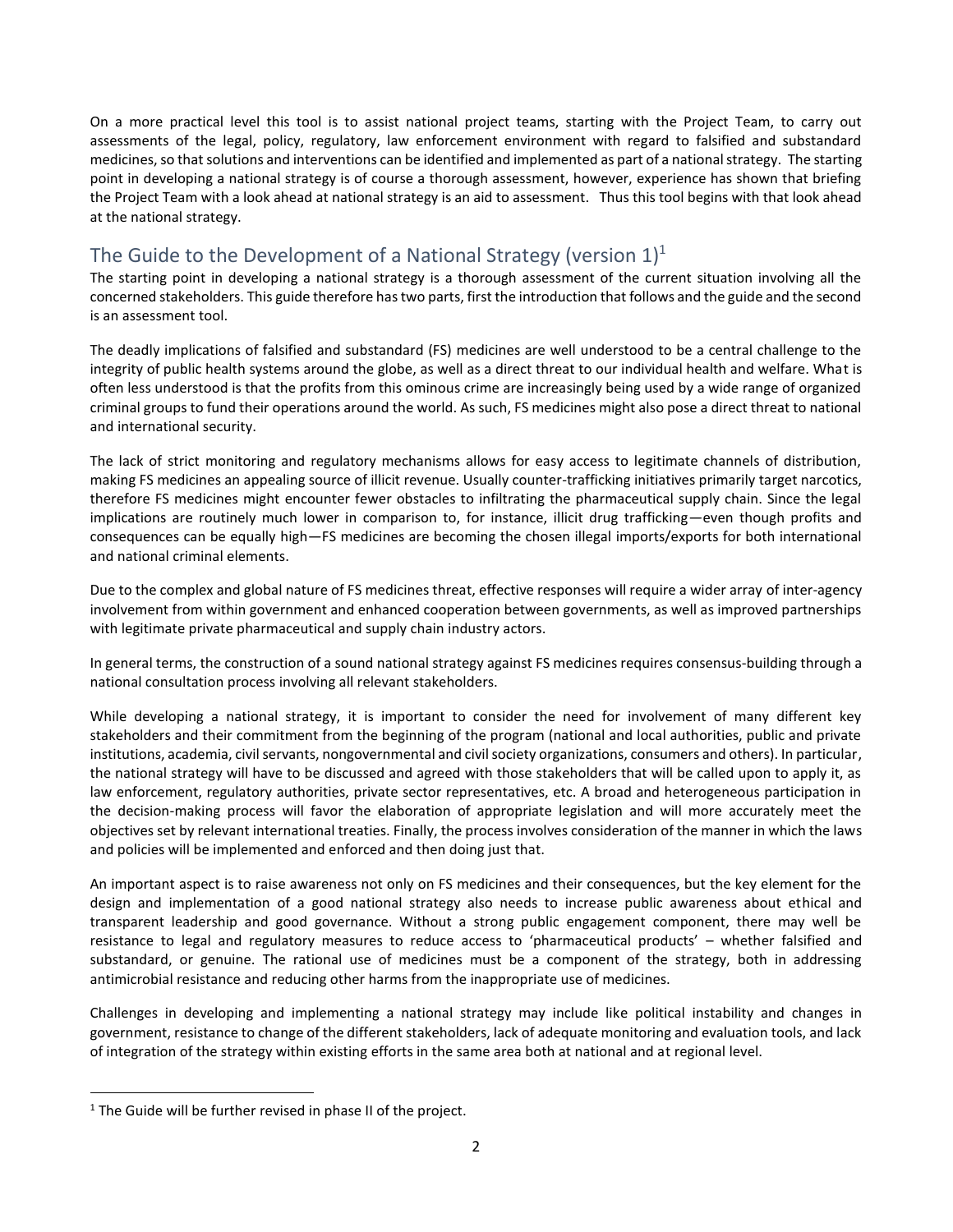The national strategy should be as much as possible pragmatic and have realistic goals that are attainable with the available human and financial resources.

## Civil Society

- $\geq$  Identification of relevant civil society organizations, which may include, but are not limited to, patients and consumer groups, advocacy organizations, and independent professional associations of medical practitioners and pharmacists.
- $\geq$  The contribution of faith-based organizations and traditional leaders should also be considered.
- $\ge$  Identification of how civil society organizations are engaged in the national response including through representative participation in national structures.
- $\geq$  Civil society engagement should be supported to extend to include regional and international collaboration regarding FS medicines.

## Medicines Regulation

- $\geq$  A national strategy to eliminate falsified and substandard medicines begins with a comprehensive legal frameworks that supports all the activities of a medicines regulator.
- $\geq$  Within the legal framework specific legal measures should include that enable the steps to:
	- o Detect: includes market surveillance and post marketing surveillance, and reporting, comprehensive definition of falsified and substandard medicines that is uniform across the legal system, powers to inspect, investigate, sample, test, retain samples of batches, packaging, labeling, document and verify the chain of custody,
	- o Prevent: license all operators in the pharmaceutical supply chain and condition licensing on standards and requirements,
	- o Contain: by authorizing the seizure of product, equipment, materials, packaging, labeling and related equipment, the closure or suspension of facilities or operators, arrest, destroy or dispose of FS medicines, remove from the market, and alert members of supply chain. It also means the drug authority can cooperate with the police, prosecutor for potential crimes and collect evidence necessary to prosecute a criminal case or civil administrative proceeding and it will be able to communicate with the public and recall, inform public and health care system, inform global WHO and regional EAC system and neighbors, and share information and data.
- $\geq$  The medicines agency is adequately staffed and has sufficient budget.

## Criminal Justice

 $\overline{a}$ 

A sound strategy in the criminal justice area should be based on a clear understanding of the following elements: $2$ 

- $\rightarrow$  Whether there is a comprehensive and integrated legal framework prohibiting illicit production and trade of FS medicines in national legislation and that there are appropriate sanctions (criminal or non-criminal);
- Whether law enforcement agencies (LEAs) are equipped with adequate tools to ensure successful prosecutions;

<sup>&</sup>lt;sup>2</sup>Reference is made to Interpol "Countering Illicit Trade in Goods: A Guide for Policy-Makers", Legal Handbook Series, June 2014. Available at: <http://www.interpol.int/Crime-areas/Trafficking-in-illicit-goods-and-counterfeiting/Legal-assistance/Legal-publications> (Last accessed 13 September 2015).

The list of questions do not intend to be exhaustive and it can be adapted to different geographical and sector related contexts.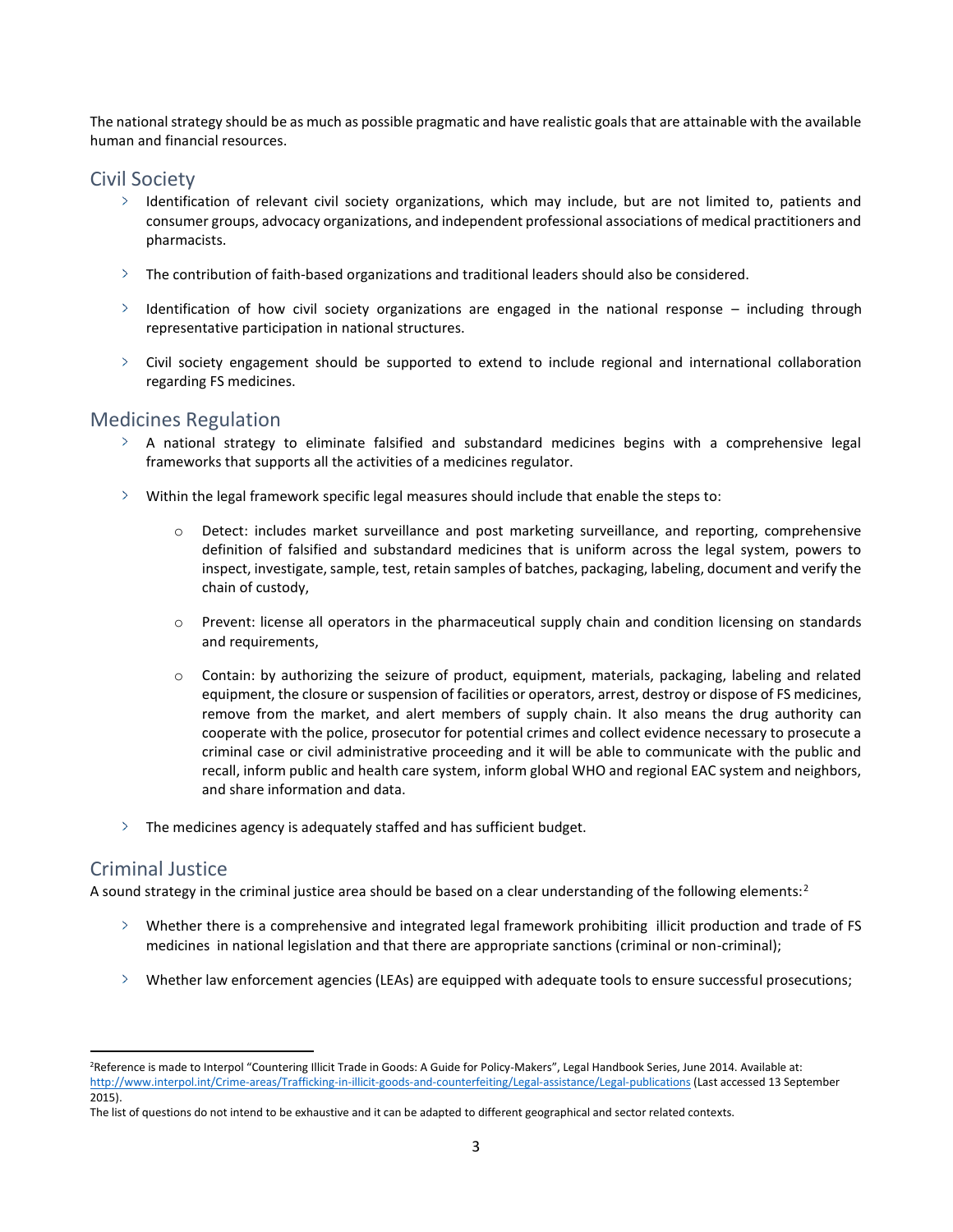Whether the necessary procedures are in place to enable the confiscation of FS products, manufacturing equipment, packaging, labeling, other instrumentalities and proceeds of sale FS medicines related offences.

#### Law Enforcement Sector

- $\geq$  Whether there is substantial knowledge within the law enforcement authorities on FS medicines production and trade, and on convergence of threats;
- $\geq$  Whether information sharing initiatives and platforms are in place and they can be considered adequate.

## Private Sector

- Whether public private partnerships (PPP) initiatives exists and which activities are carried out within these initiatives (e.g. in the awareness raising and prevention fields-roles of the stakeholders on the development of a transparent and verifiable chain of custody from point of production to point of sale);
- $\angle$  Whether there are multidisciplinary and cross-sector capacity building initiatives.

## International and Regional Cooperation

- What the international legal framework requires and how it enables States to cooperate with one another more effectively;
- $\geq$  What laws and institutions are already in place at the national level reflecting the requirements of the international legal framework.

#### **FURTHER INFORMATION**

PROJECT EMAIL ADDRESS: [dl-medilaw@idlo.int](mailto:dl-medilaw@idlo.int)

#### **International Development Law Organization (IDLO)**

David Patterson, LLM, MSc. Senior Legal Expert, Health Email: [dpatterson@idlo.int](mailto:dpatterson@idlo.int)

#### **O'Neil Institute for National and Global Health Law at Georgetown University**

Michele D. Forzley JD, MPH Senior Scholar Georgetown Law Center Email: [mforzley@comcast.net](mailto:mforzley@comcast.net)

#### **United Nations Interregional Crime and Justice Research Institute (UNICRI)**

Marco Musumeci Program Coordinator Email: [musumeci@unicri.it](mailto:musumeci@unicri.it)

Vittoria Luda di Cortemiglia Program Coordinator Email: [luda@unicri.it](mailto:luda@unicri.it)

2 November 2015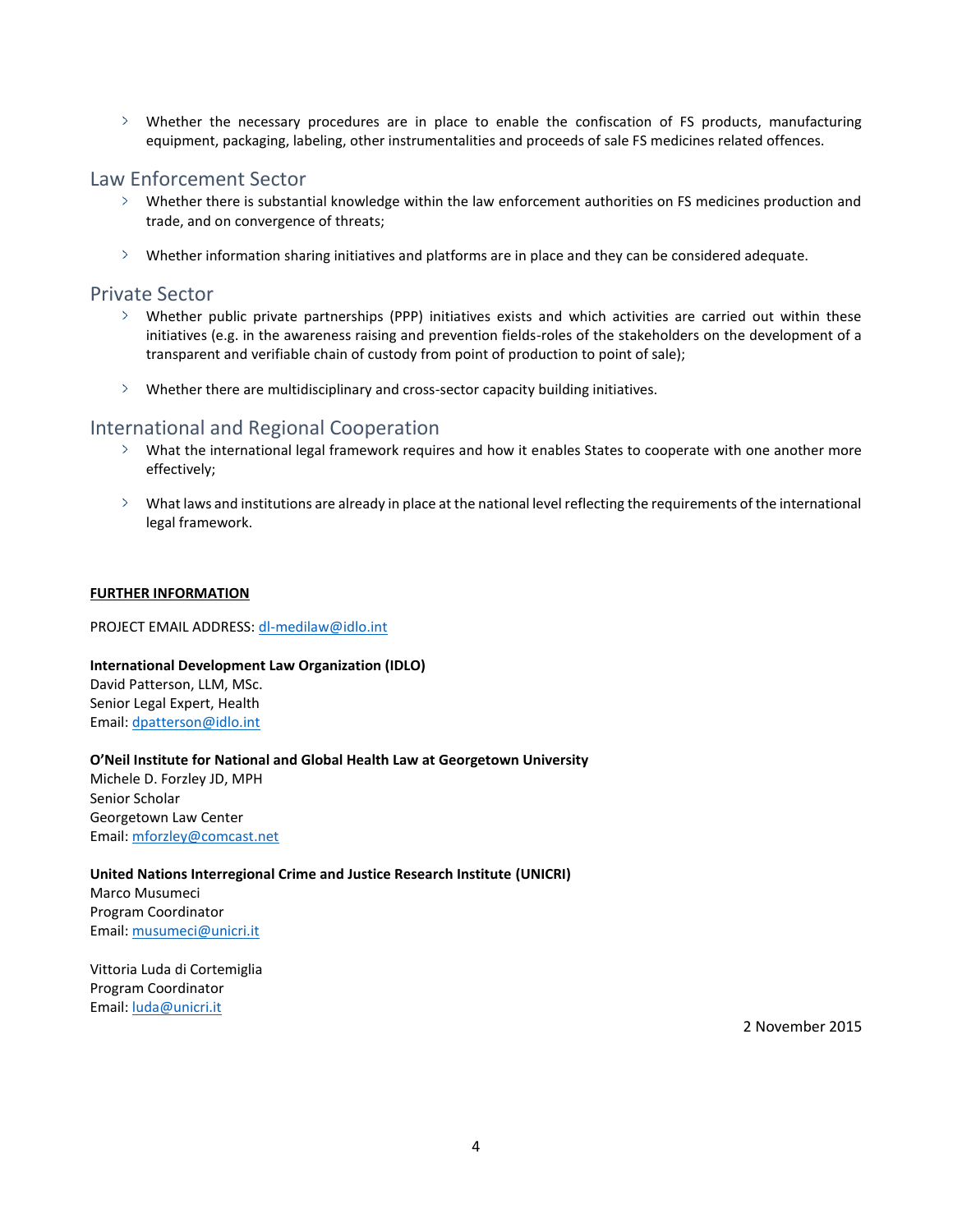# Assessment Tool to Evaluate National Actions to Address Falsified and Substandard (FS) Medicines Version 1 (October 2015)<sup>3</sup>

Use this tool to evaluate national actions and laws related to address FS medicines. The process of collecting information in order to design and implement a national strategy is not a onetime event; rather it is iterative. As each element of a strategy is designed, some of the questions and prompts will have more relevance.

| This column is a set of prompts you can convert to a<br>question to answer in the next column where you can<br>record your findings. If not already a question, treat the<br>content as a prompt to a question.<br><b>Example - Prompt: Participation in global or regional</b><br>initiatives. The question is "Is the government<br>participating in any regional or international forums on<br>the matter of FS medicines? If so what forums? | Responses are placed in this column. | This column is space for your notes on next<br>steps which will inform the national strategy, or<br>gaps and other areas of further investigation or<br>actions in this column. |
|--------------------------------------------------------------------------------------------------------------------------------------------------------------------------------------------------------------------------------------------------------------------------------------------------------------------------------------------------------------------------------------------------------------------------------------------------|--------------------------------------|---------------------------------------------------------------------------------------------------------------------------------------------------------------------------------|
| International                                                                                                                                                                                                                                                                                                                                                                                                                                    |                                      |                                                                                                                                                                                 |
| Participation in global initiatives at international<br>organizations                                                                                                                                                                                                                                                                                                                                                                            |                                      |                                                                                                                                                                                 |
| Int'l Classification of Disease Revision                                                                                                                                                                                                                                                                                                                                                                                                         |                                      |                                                                                                                                                                                 |
| WHO Member State Mechanism                                                                                                                                                                                                                                                                                                                                                                                                                       |                                      |                                                                                                                                                                                 |
| Data and information sharing, establish common data<br>sets                                                                                                                                                                                                                                                                                                                                                                                      |                                      |                                                                                                                                                                                 |
| INTERPOL, World Customs Organization                                                                                                                                                                                                                                                                                                                                                                                                             |                                      |                                                                                                                                                                                 |
| Regional                                                                                                                                                                                                                                                                                                                                                                                                                                         |                                      |                                                                                                                                                                                 |
| Participation in regional activities                                                                                                                                                                                                                                                                                                                                                                                                             |                                      |                                                                                                                                                                                 |
| Participation in bi-lateral activities                                                                                                                                                                                                                                                                                                                                                                                                           |                                      |                                                                                                                                                                                 |

 $3$  This tool will be further refined in phase II of the project.

 $\overline{a}$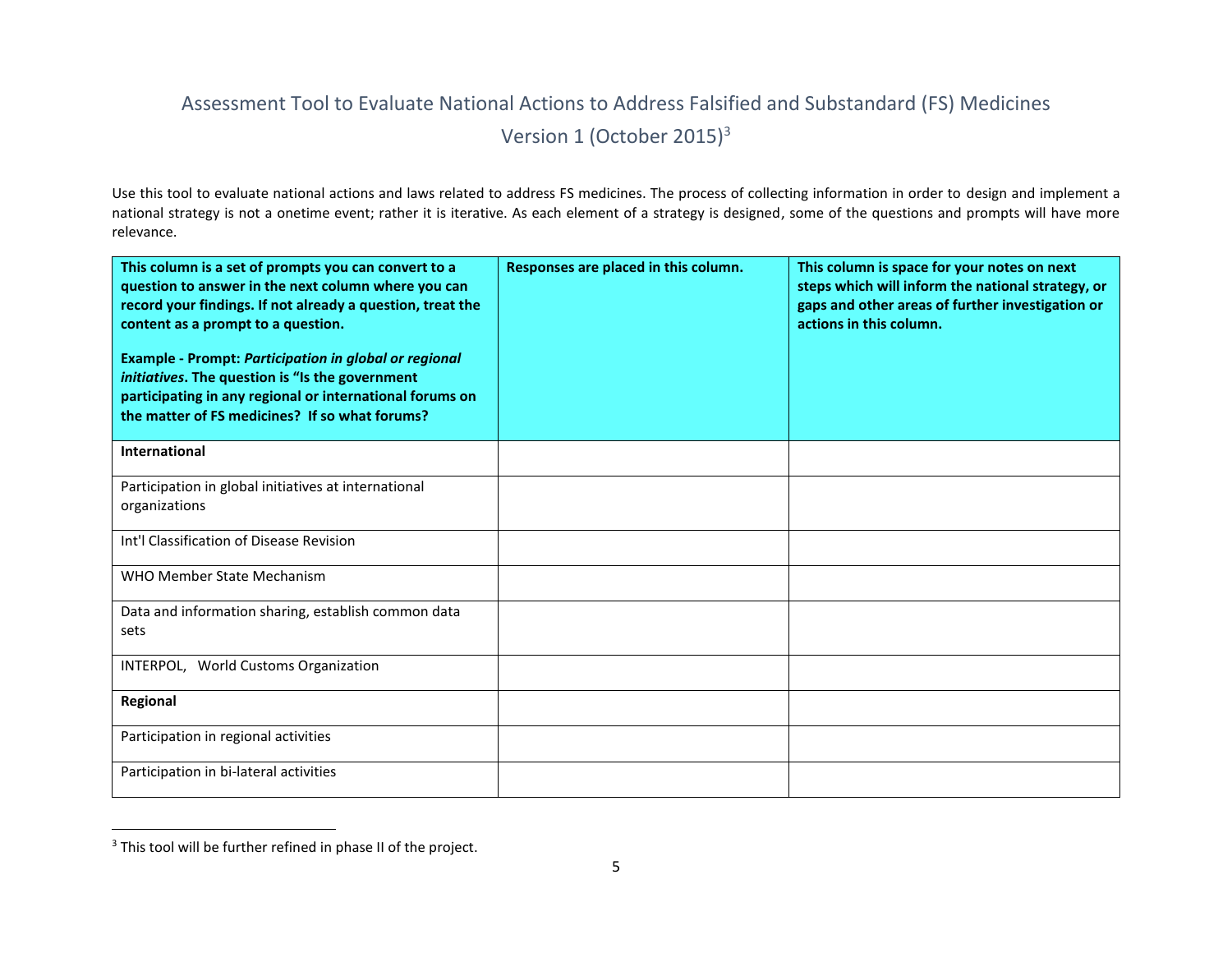| <b>International Best practices and standards</b>                                                                                                                                                                                                                                                                                                                           |                                   |                   |
|-----------------------------------------------------------------------------------------------------------------------------------------------------------------------------------------------------------------------------------------------------------------------------------------------------------------------------------------------------------------------------|-----------------------------------|-------------------|
| Accreditation                                                                                                                                                                                                                                                                                                                                                               |                                   |                   |
| <b>LEGISLATIVE</b>                                                                                                                                                                                                                                                                                                                                                          | <b>CURRENT LEGISLATIVE STATUS</b> | <b>Next Steps</b> |
| International Standards Organization                                                                                                                                                                                                                                                                                                                                        |                                   |                   |
| Conduct a comprehensive assessment of existing laws<br>and policies and how these are implemented and<br>enforced                                                                                                                                                                                                                                                           |                                   |                   |
| The Constitution - what provisions establish the<br>regulatory system and powers?                                                                                                                                                                                                                                                                                           |                                   |                   |
| Is there power to issue regulations and what is the<br>source? Does the law provide the executive branch of the<br>government with the power to formulate the detailed<br>requirements of medicine regulations for the<br>implementation of the legislation, etc.                                                                                                           |                                   |                   |
| Identify all legislative subjects and operational functions<br>at all governmental levels relevant to the matter of FS<br>medicines                                                                                                                                                                                                                                         |                                   |                   |
| Identify all existing domestic legislation, regulations and<br>other instruments relevant to each of the subject areas<br>and functions.                                                                                                                                                                                                                                    |                                   |                   |
| Specify any legislation, regulations and other instruments<br>which may potentially interfere or conflict with full or<br>efficient strategies to manage the problem of FS<br>medicines.                                                                                                                                                                                    |                                   |                   |
| Specify any necessary enabling or authorizing legislation<br>which may be relevant for the government to exercise<br>rights or fulfil obligations: note the rights and obligations<br>particularly relevant to your State's individual context,<br>profile; and economic and geographical characteristics,<br>including public health infrastructure and priorities; trade, |                                   |                   |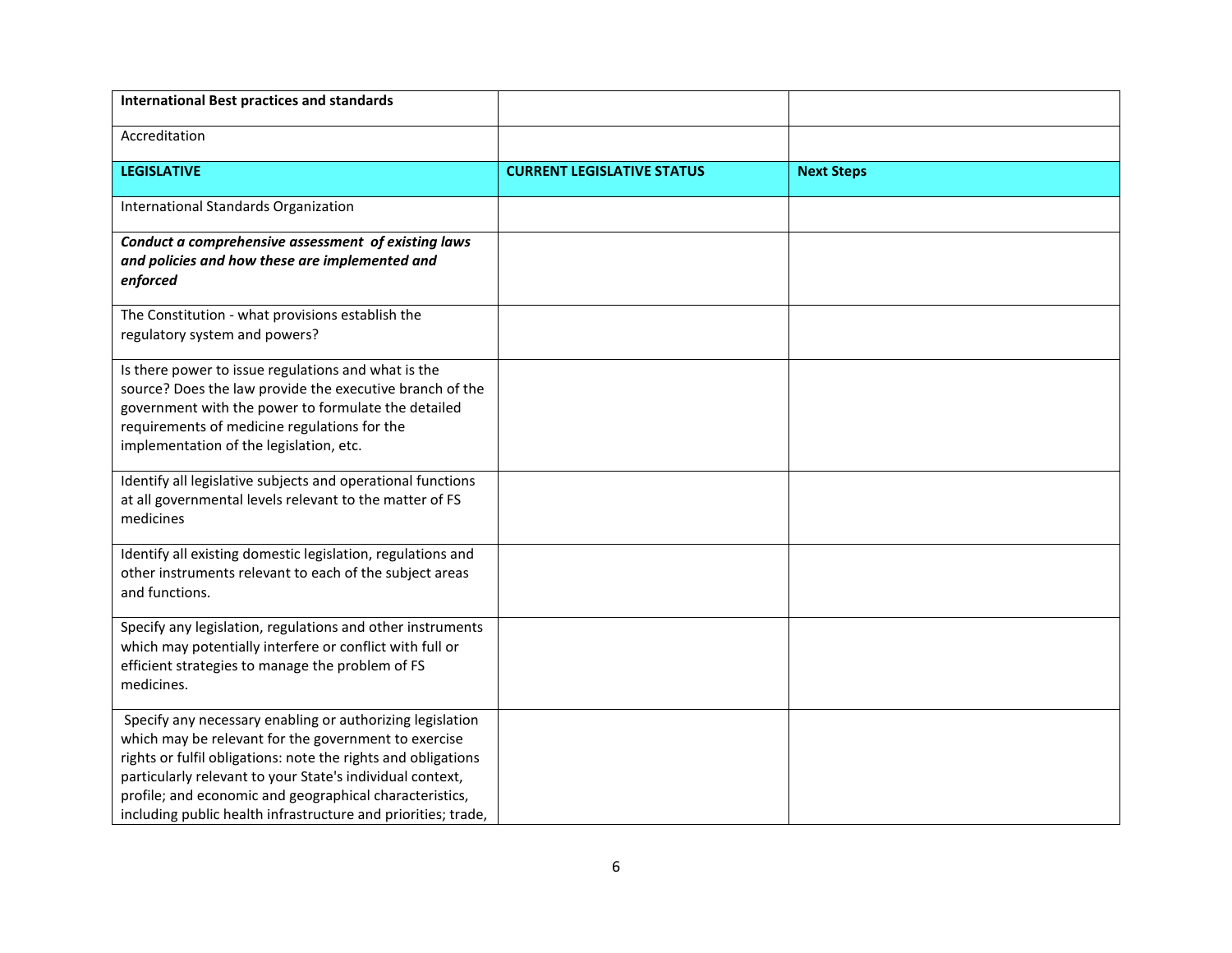| transport and travel profile; and economic and<br>geographical characteristics.                                                                                                                                                                                 |  |
|-----------------------------------------------------------------------------------------------------------------------------------------------------------------------------------------------------------------------------------------------------------------|--|
| What products are covered if FS? Agriculture,<br>veterinarian, devices, cosmetics, foods, consumer<br>products, other?                                                                                                                                          |  |
| Are your laws harmonized with international law and any<br>regional groupings to which your country is a member?                                                                                                                                                |  |
| Is there an adequate budget and human resources to<br>perform all basic functions related to regulatory control?                                                                                                                                                |  |
| Define the type of products to be regulated by the<br>national medicines authority.                                                                                                                                                                             |  |
| Is there legislation on these specific subjects?                                                                                                                                                                                                                |  |
| Law enforcement provisions                                                                                                                                                                                                                                      |  |
| Definitions: what are the terms used to describe FS<br>medicines? Are the use of the term or terms selected<br>consistent in the laws? Is the definition functional in civil<br>and criminal law and is it as uniform or harmonized as<br>possible?             |  |
| Is the type of medical product the criminal law mentions<br>the same as that which is regulated?                                                                                                                                                                |  |
| Is any activity related to a FS product that can cause harm<br>the subject of a crime? Consider warehouse, transport,<br>manufacturing, packaging, labelling, selling, importing,<br>exporting, actual or potential harm or if on a commercial<br>scale, other? |  |
| Is there a coordinator/coordination agency or focal point?                                                                                                                                                                                                      |  |
| Who is authorized to inspect?                                                                                                                                                                                                                                   |  |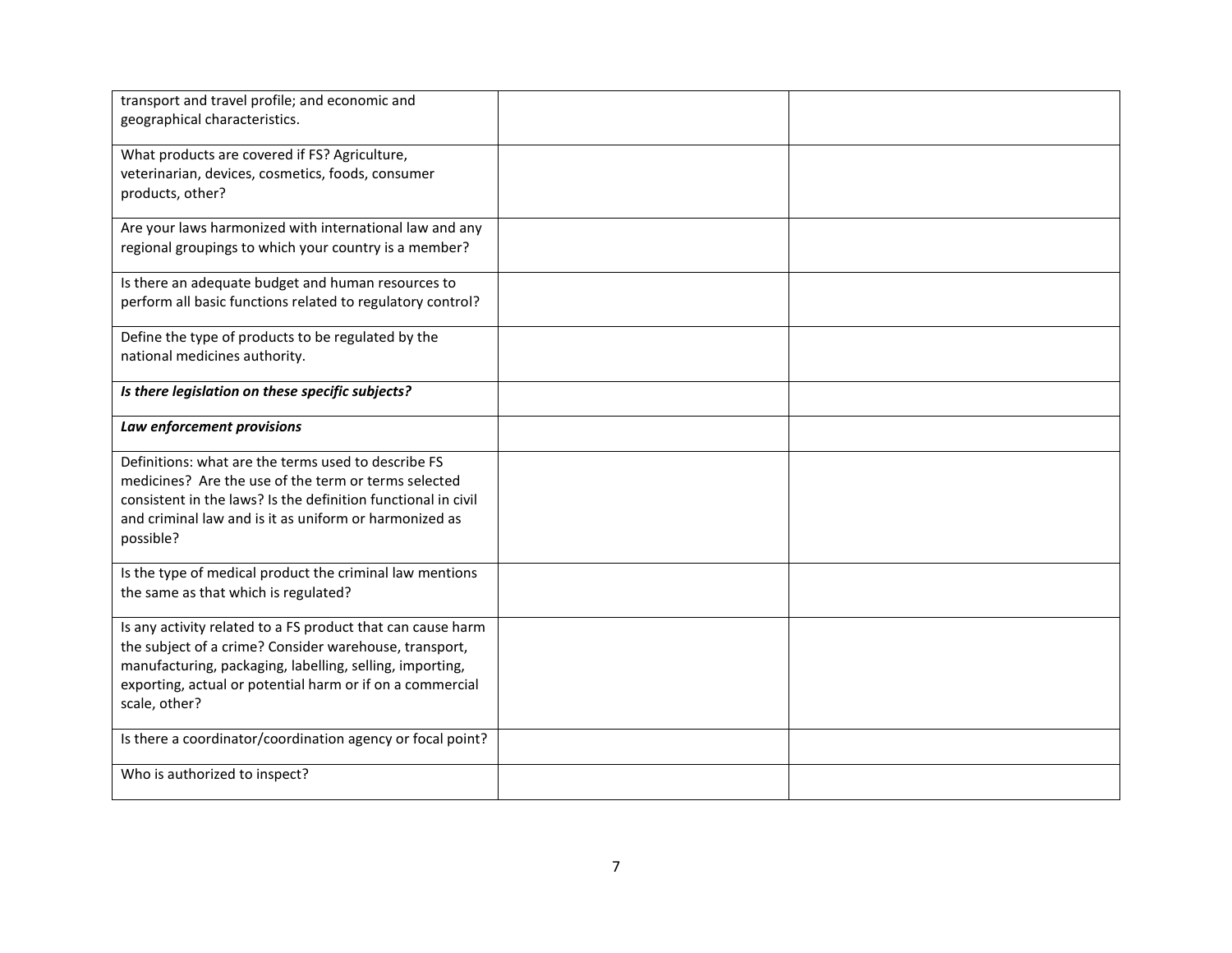| Are the powers of the regulator and the inspectors across<br>the whole of government; to inspect, seize, shut down,<br>arrest, citations, sample, require remediation, more?                                                                                                     |  |
|----------------------------------------------------------------------------------------------------------------------------------------------------------------------------------------------------------------------------------------------------------------------------------|--|
| Are there prevention measures, victim and witness<br>protections, and universal jurisdiction?                                                                                                                                                                                    |  |
| Does Customs have enhanced powers with ex officio<br>authority and the ability to impose administrative<br>penalties such as seizure until title/authenticity/import<br>authority is established?                                                                                |  |
| Are there other measures such as supplier verification,<br>certificates of compliance with standards for imports,<br>mandatory and optional recall powers, ability to bar<br>imports for history of non-compliance with GMP?                                                     |  |
| <b>Sanctions</b>                                                                                                                                                                                                                                                                 |  |
| Sanctions - are they substantial enough to deter wrong<br>behavior? In the case of potential harm to health or just<br>actual?                                                                                                                                                   |  |
| Is there penalty relief for voluntary disclosure                                                                                                                                                                                                                                 |  |
| Is there a penalty for exporters of FS products?                                                                                                                                                                                                                                 |  |
| <b>Additional Regulatory provisions</b>                                                                                                                                                                                                                                          |  |
| Is the supply chain regulated with track and trace and a<br>strong pharmacovigilance? Are inspectors following a<br>code of good practice for inspections? Is good<br>manufacturing practices enforced? Is there cooperation<br>between law enforcement and regulatory agencies? |  |
| Data Collection, Monitoring and Evaluation - all<br>agencies                                                                                                                                                                                                                     |  |
| Mandate data collection and evaluation.                                                                                                                                                                                                                                          |  |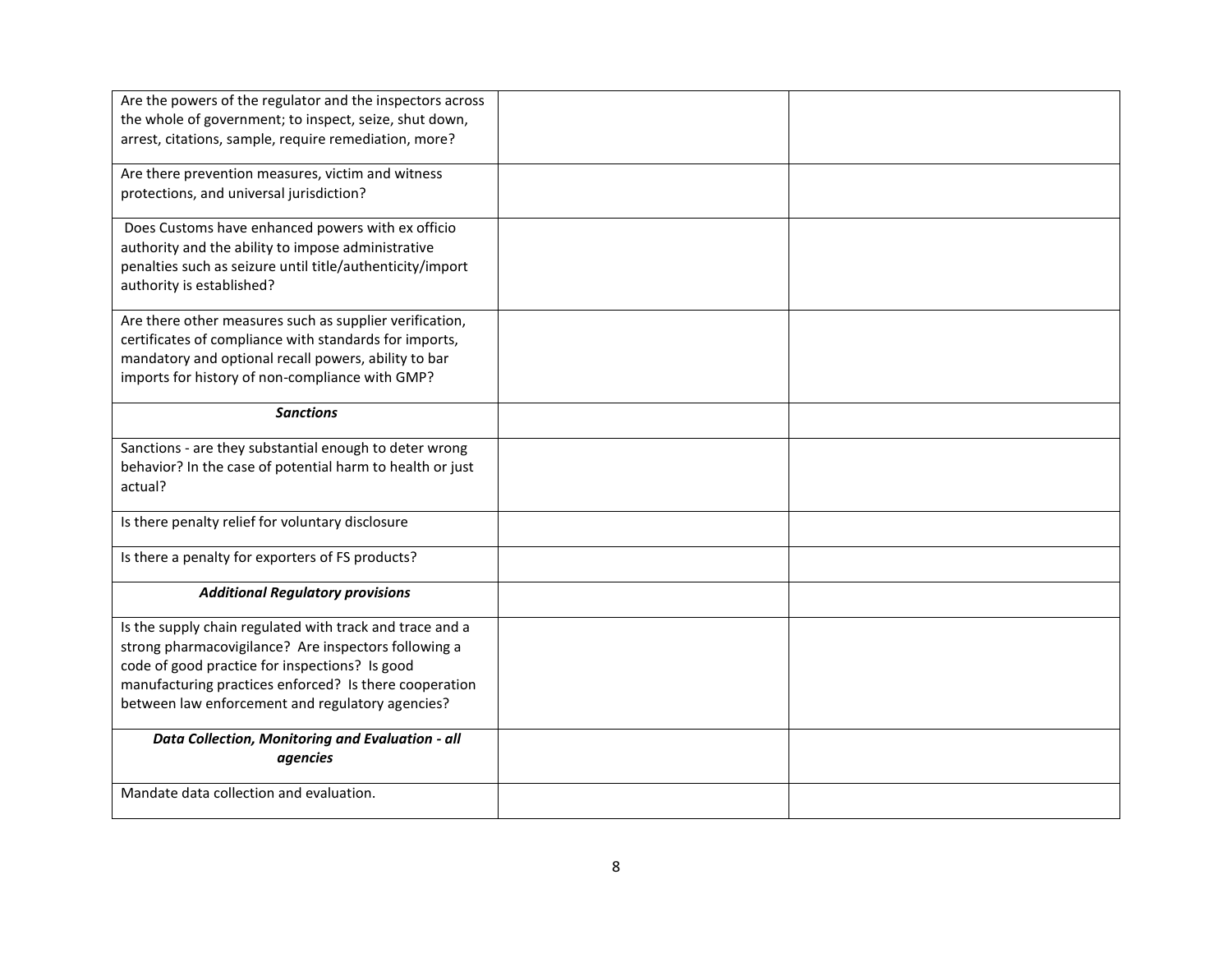| Do all branches of government have national budget for<br>M&E? Required to monitor and evaluate and collect<br>relevant data?                                                                                                                                                        |                                   |                   |
|--------------------------------------------------------------------------------------------------------------------------------------------------------------------------------------------------------------------------------------------------------------------------------------|-----------------------------------|-------------------|
| Office for data collection and/or research to evaluate<br>data                                                                                                                                                                                                                       |                                   |                   |
| <b>REGULATORY ACTIVITIES/FUNCTIONS</b>                                                                                                                                                                                                                                               | <b>CURRENT LEGISLATIVE STATUS</b> | <b>Next Steps</b> |
| <b>Adopt a National Policy and Strategy</b>                                                                                                                                                                                                                                          |                                   |                   |
| Is there a national strategy and policy and plan of action<br>to reduce the negative impact of FS medicines to protect<br>public health? Does it include:                                                                                                                            |                                   |                   |
| Inter- ministerial cooperation and collaboration                                                                                                                                                                                                                                     |                                   |                   |
| A specialized agency or department or coordinator?                                                                                                                                                                                                                                   |                                   |                   |
| To close regulatory loopholes - compare your system<br>to that of others                                                                                                                                                                                                             |                                   |                   |
| That all model desired behavior - e.g. government and<br>contractors to use genuine products                                                                                                                                                                                         |                                   |                   |
| Category for goods that can harm humans, animals and<br>plants?                                                                                                                                                                                                                      |                                   |                   |
| Is there an official organizational chart (Organigram)                                                                                                                                                                                                                               |                                   |                   |
| Does the organizational chart show the various<br>divisions/departments within the authority that are<br>responsible for the different activities and provide names<br>of the officials supervising the divisions/departments and<br>the contact address for each?                   |                                   |                   |
| Are all the main regulatory functions supported by<br>adequate legislation, authorization and relevant<br>regulations: Registration of medicines, Licensing of<br>pharmaceutical business, Inspection of establishments,<br>post marketing vigilance, Control of medicine promotion, |                                   |                   |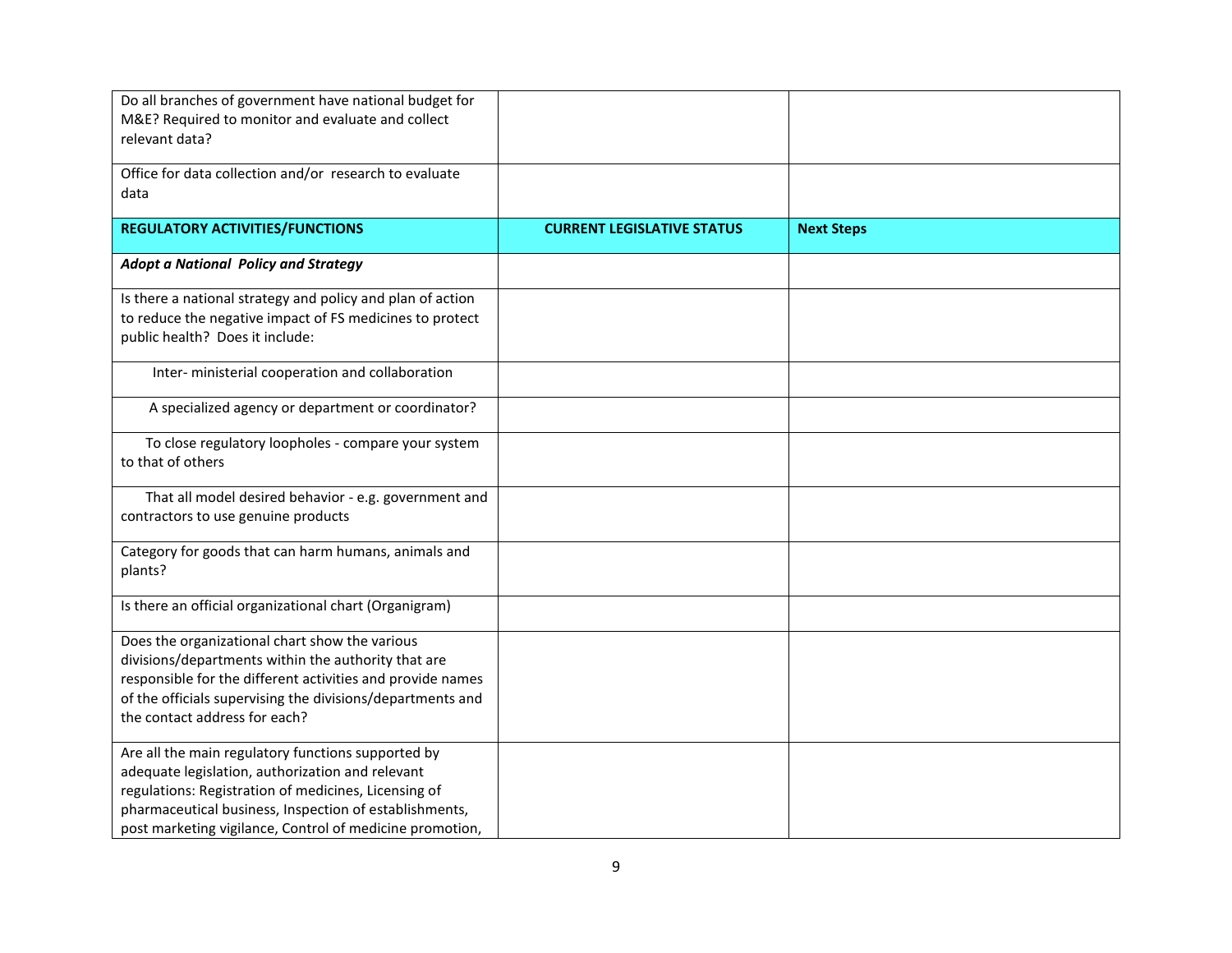| Control of clinical trials, Selection of essential medicines,<br>Procurement of medicine, Distribution of medicines                                               |  |
|-------------------------------------------------------------------------------------------------------------------------------------------------------------------|--|
| Are the main functions being implemented and enforced?<br>What is not being implemented and enforced and by<br>whom?                                              |  |
| Is the supply chain regulated with track and trace and a<br>strong pharmacovigilance?                                                                             |  |
| Are inspectors following a code of good practice for<br>inspections?                                                                                              |  |
| Is good manufacturing practices enforced?                                                                                                                         |  |
| Is there cooperation between law enforcement and<br>regulatory agencies?                                                                                          |  |
| <b>Enhancements to regulatory powers</b>                                                                                                                          |  |
| Sufficient police powers to regulatory staff and inspectors                                                                                                       |  |
| Define the administrative measures and legal sanctions to<br>be applied when provisions of medicine legislation are<br>violated.                                  |  |
| Is there testing according to published standards? Is it<br>mandatory?                                                                                            |  |
| Does local law enforcement have the power to enforce<br>national rules?                                                                                           |  |
| Tools: are there appropriate forms, instructions,<br>standards, guidelines and procedures to be used as tools<br>for the application of all regulatory processes? |  |
| <b>Manage the Supply Chain</b>                                                                                                                                    |  |
| Inspection of labs that certify standards compliance                                                                                                              |  |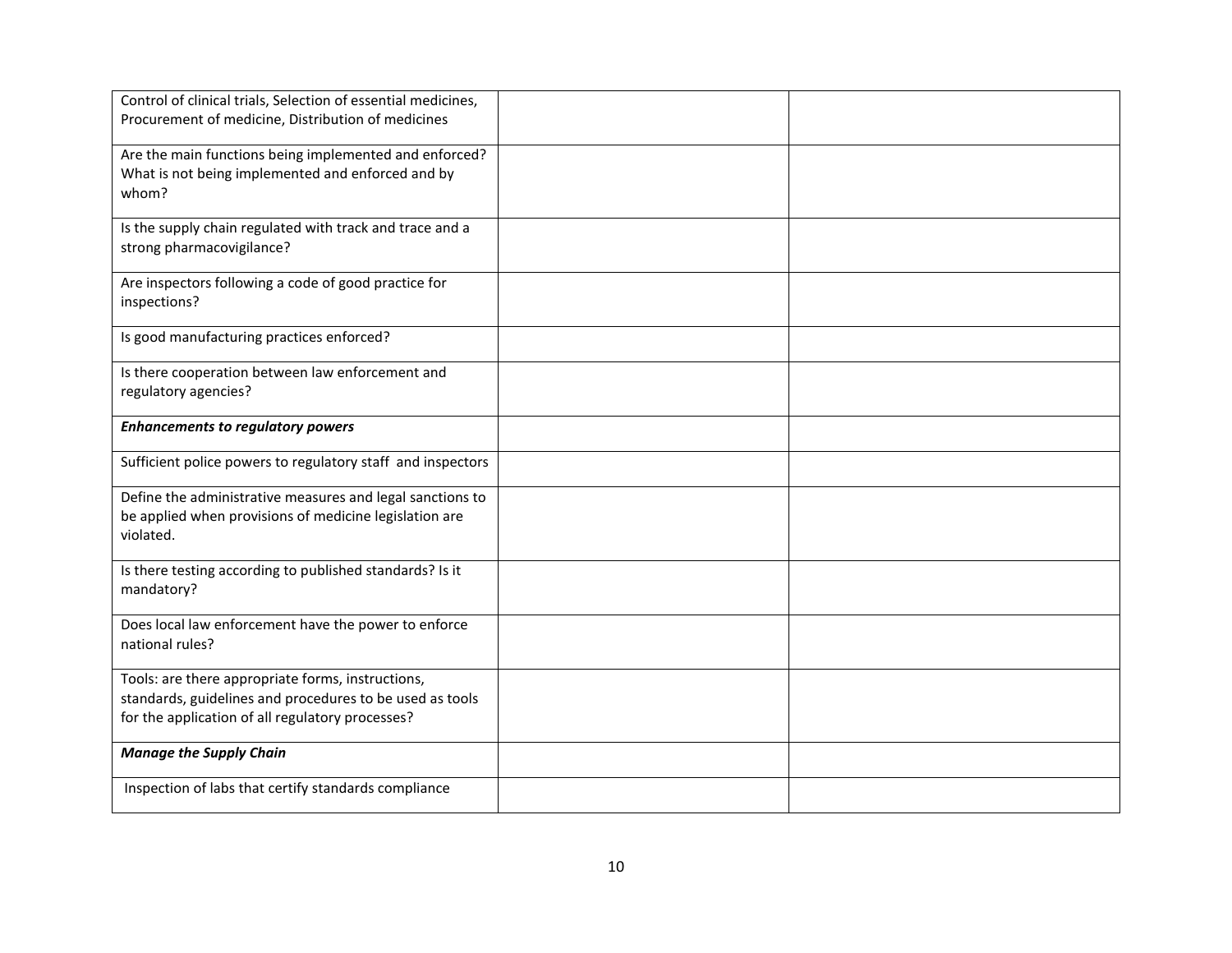| Are foreign plants inspected as import condition and for                                                                                                                                   |  |
|--------------------------------------------------------------------------------------------------------------------------------------------------------------------------------------------|--|
| marketing authorization                                                                                                                                                                    |  |
| Is consent to jurisdiction required as import condition                                                                                                                                    |  |
| Are track and trace/supplier verification and supply chain<br>integrity principles used?                                                                                                   |  |
| Are known violators subject to follow up audits?                                                                                                                                           |  |
| Are certificates of compliance with standards required for<br>procurements?                                                                                                                |  |
| Set the terms and conditions under which licenses to<br>import, manufacture, export, distribute, sell, supply and<br>promote medicines will be issued, suspended, revoked or<br>cancelled. |  |
| <b>Behaviour Change Communications</b>                                                                                                                                                     |  |
| Messages - who is the messenger, what is the message?                                                                                                                                      |  |
| Encourage consumer cooperation, reporting mechanisms                                                                                                                                       |  |
| <b>Guides for consumers</b>                                                                                                                                                                |  |
| Media campaigns - print, posters, TV, films, web                                                                                                                                           |  |
| Trade and professional associations                                                                                                                                                        |  |
| Data-driven regulation and governance                                                                                                                                                      |  |
| Is data collection, and monitoring and evaluation<br>mandated by all agencies of government?                                                                                               |  |
| Harmonize data fields, categories                                                                                                                                                          |  |
| Create data fields& category for goods that when<br>counterfeited harm                                                                                                                     |  |
| Code and count for injuries                                                                                                                                                                |  |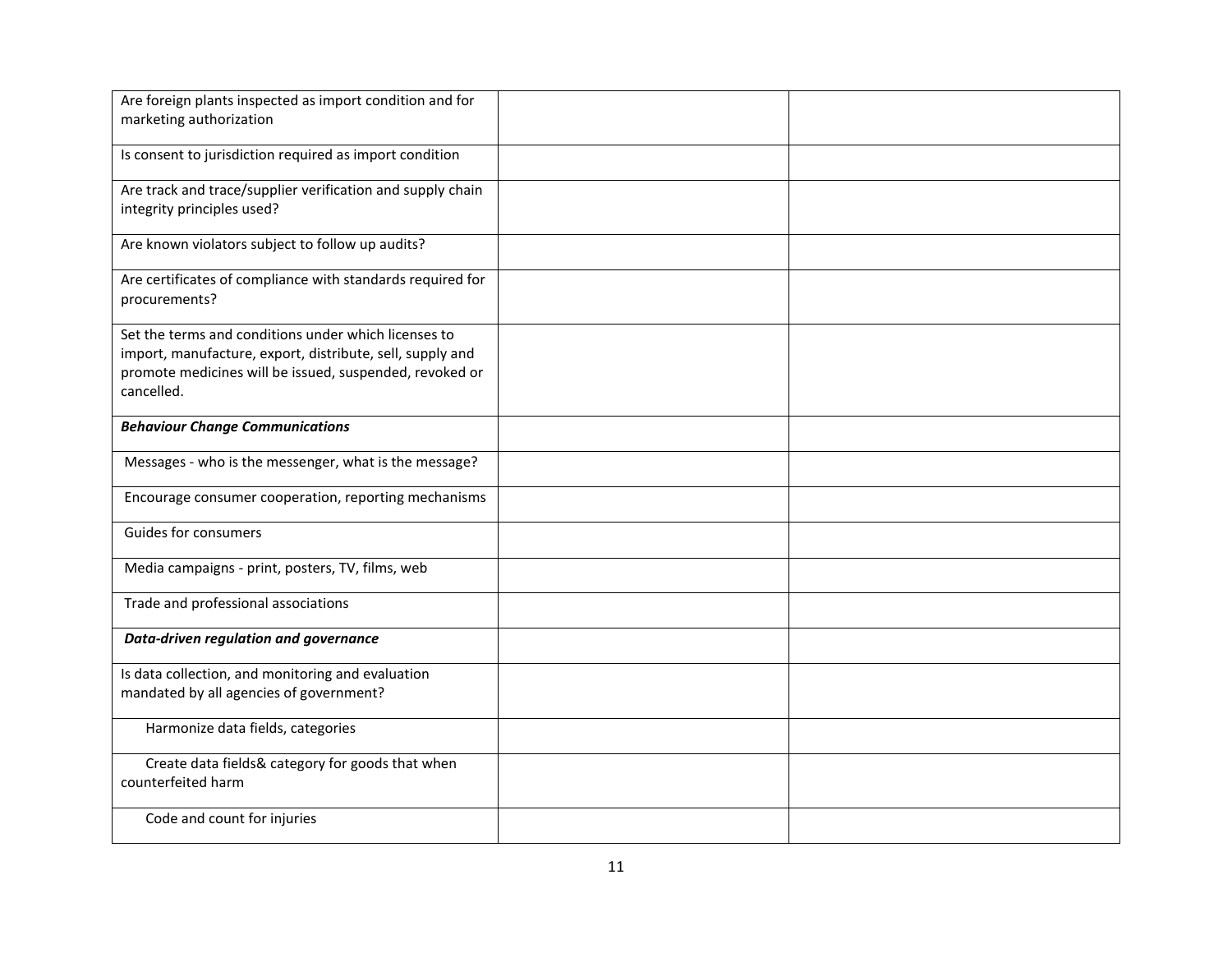| Mandate that all interventions, programs, trainings are    |  |
|------------------------------------------------------------|--|
| evaluated                                                  |  |
|                                                            |  |
| Employ data dependent strategies                           |  |
|                                                            |  |
| Risk Assessment mechanisms, use of trend analysis          |  |
|                                                            |  |
| Use data to target strategies, reverse management data     |  |
|                                                            |  |
| <b>Destruction - Safe Methods</b>                          |  |
|                                                            |  |
| Establish national protocols, reference int'l standards    |  |
|                                                            |  |
| <b>Use of Technology</b>                                   |  |
|                                                            |  |
| Coding and cell phones to check bar codes or other         |  |
| indicators of authenticity                                 |  |
|                                                            |  |
| The internet                                               |  |
|                                                            |  |
| Focus foreign websites that sell FS medicines              |  |
|                                                            |  |
| Facilitate cooperation to reduce sale of FS medicines over |  |
| internet                                                   |  |
|                                                            |  |
| Regulate internet vendors of products that can harm and    |  |
| internet pharmacies                                        |  |
|                                                            |  |
| <b>Quality management and staff development</b>            |  |
|                                                            |  |
| Does the authority have a quality management manual        |  |
| that defines the vision, mission and objectives of the     |  |
| authority and the responsibilities, policies, procedures,  |  |
| processes, standards and resources required to deliver     |  |
| quality medicine regulatory services?                      |  |
|                                                            |  |
| Is there a staff development program and staff             |  |
| recruitment guideline?                                     |  |
|                                                            |  |
| <b>Qualified and trained staff</b>                         |  |
|                                                            |  |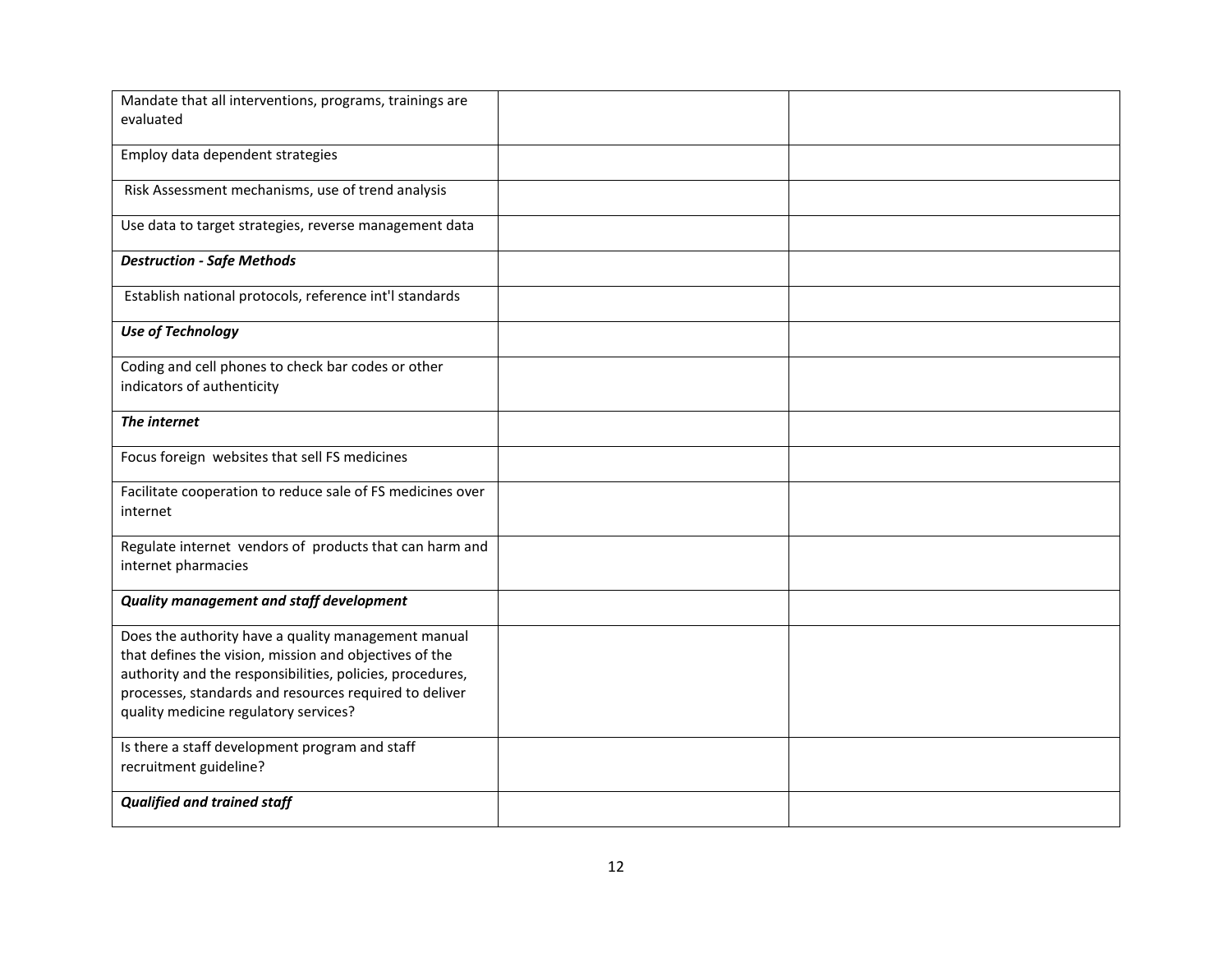| Does the regulator have sufficient staff with                     |  |
|-------------------------------------------------------------------|--|
| competencies in the policy, legal, scientific and technical       |  |
|                                                                   |  |
| areas and management?                                             |  |
| Appeals and complaints system                                     |  |
|                                                                   |  |
| Is there administrative and legal appeals system to ensure        |  |
| that there is rule of law and fairness in the regulatory          |  |
| decision-making process?                                          |  |
| <b>Change Consumer Behavior with Behavior Change</b>              |  |
|                                                                   |  |
| <b>Communication (BCC)</b>                                        |  |
| Use BCC know how to influence consumer behavior                   |  |
|                                                                   |  |
| Let law enforcement be the powerful voice it is                   |  |
|                                                                   |  |
| Demonstrate seriousness of national plan - publicly               |  |
| profile successes                                                 |  |
| Audit, monitoring and evaluation system                           |  |
|                                                                   |  |
| Is there an internal monitoring and evaluation system and         |  |
| also an external audit or peer review system to provide           |  |
| independent opinion on how the system is operating and            |  |
| its weaknesses and strengths?                                     |  |
|                                                                   |  |
| <b>LAW ENFORCEMENT</b>                                            |  |
| <b>Stick to the Basics of Law Enforcement</b>                     |  |
|                                                                   |  |
| Enforce the law and impose sanctions                              |  |
|                                                                   |  |
| Use any and all means                                             |  |
|                                                                   |  |
| Develop a national law enforcement strategy and plan<br>of action |  |
|                                                                   |  |
| Assess laws and law enforcement weaknesses                        |  |
|                                                                   |  |
| Add ex officio authority at least for public health concerns      |  |
|                                                                   |  |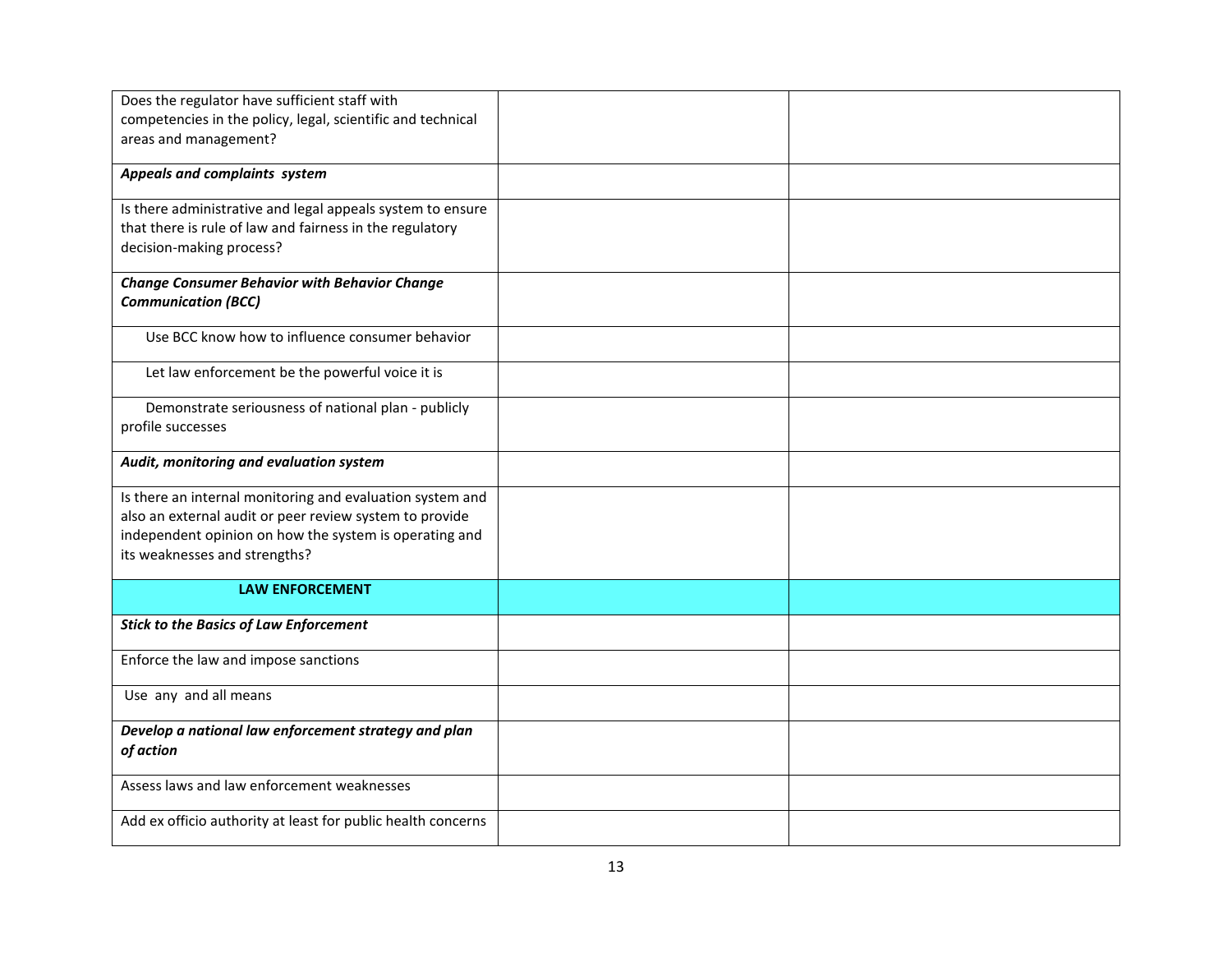| Cooperate with regional and int'l law                                                                            |  |
|------------------------------------------------------------------------------------------------------------------|--|
| enforcement/customs                                                                                              |  |
| Implement laws with a view to protecting the public's                                                            |  |
| health                                                                                                           |  |
| Capacity build as needed - adapt existing int'l                                                                  |  |
| trainings/handbooks                                                                                              |  |
| <b>Enhance Law Enforcement</b>                                                                                   |  |
| Target enforcement                                                                                               |  |
| Establish specialized police units and court                                                                     |  |
| Does your law target medical products with potential to                                                          |  |
| harm health if substandard, illegal or falsified? Or if so can<br>these cause harm to humans, plants or animals? |  |
|                                                                                                                  |  |
| <b>Sanctions</b>                                                                                                 |  |
| Impose full measure of all sanctions                                                                             |  |
| Make counterfeiting a serious gravity crime                                                                      |  |
| Seek the full measure of all sanctions                                                                           |  |
| If harm to individual or population health                                                                       |  |
| If conscious or reckless risk of serious bodily harm                                                             |  |
| Administrative detention                                                                                         |  |
| Use better data as a driver of decision making                                                                   |  |
| Improve data                                                                                                     |  |
| Harmonize data fields, categories for comparison with                                                            |  |
| others                                                                                                           |  |
| Combine trademark registries                                                                                     |  |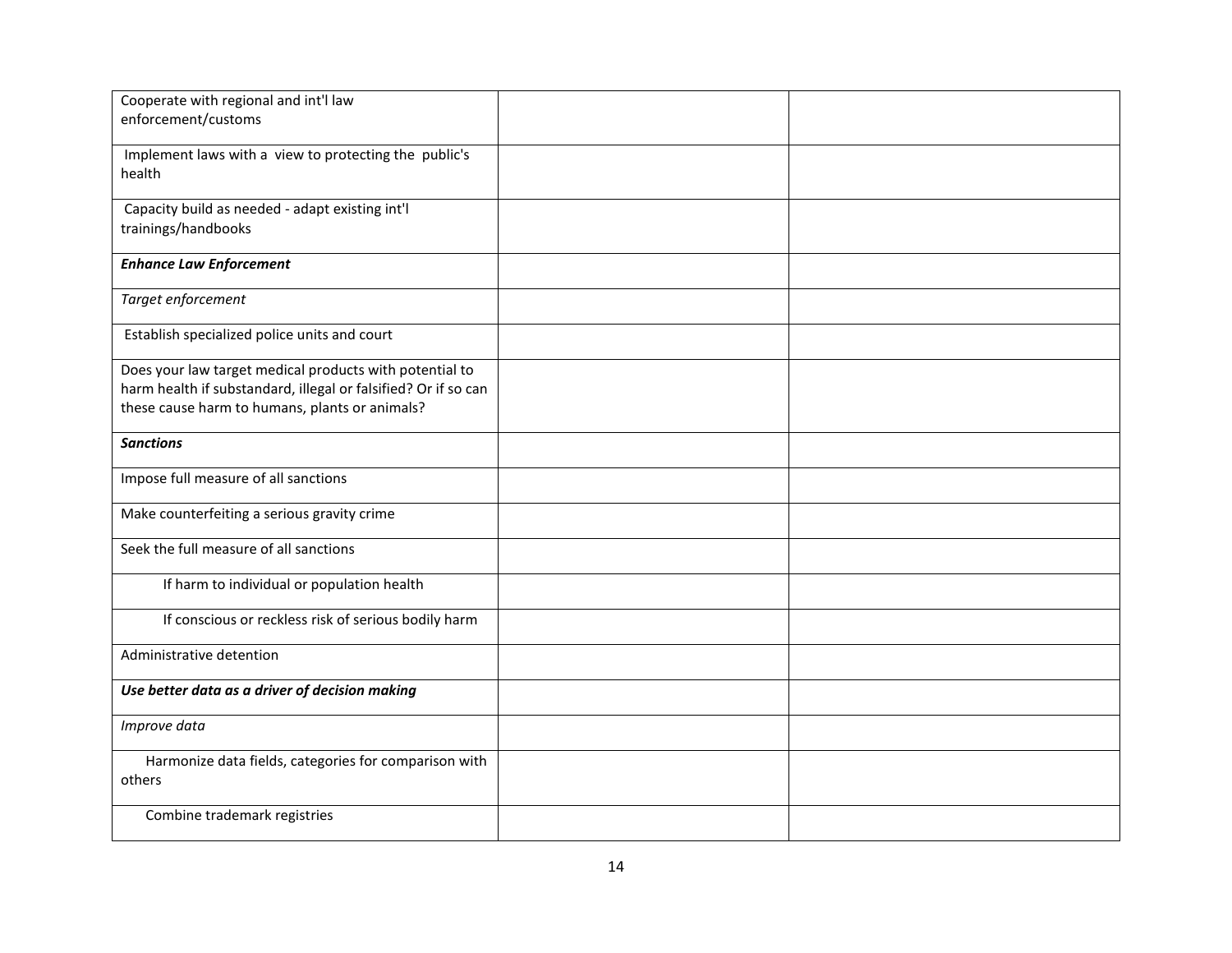| Mine prosecution files for useful data                                                                                                                                                            |  |
|---------------------------------------------------------------------------------------------------------------------------------------------------------------------------------------------------|--|
| Use data and trend analysis to target strategies                                                                                                                                                  |  |
| Track and report enforcement activities                                                                                                                                                           |  |
| Share exclusion order enforcement data                                                                                                                                                            |  |
| Use risk assessments as PREDICT or ID intrinsically<br>dangerous goods                                                                                                                            |  |
| Assess, monitor and evaluate                                                                                                                                                                      |  |
| All Interventions, programs, trainings, initiatives                                                                                                                                               |  |
| Situation in Uganda and strategic perspective                                                                                                                                                     |  |
| How National Authorities perceive the phenomenon                                                                                                                                                  |  |
| Is Uganda mainly an Origin/Transit/Destination country?                                                                                                                                           |  |
| FS medicines Trafficking flows regarding neighboring<br>countries                                                                                                                                 |  |
| Existing cooperation with neighboring countries                                                                                                                                                   |  |
| FS medicines main means of transportation/entry<br>methods into Uganda                                                                                                                            |  |
| Have investigation on organized crime involvement in FS<br>medicines being conducted? If so, with which result?<br>Have commonly used operation modalities by organized<br>crime been identified? |  |
| Which are the main investigative strategies implemented<br>by prosecutors/police forces/relevant competent<br>authorities                                                                         |  |
| Specific information responses and on FS medicines in<br>Uganda (addendum to previous parts)                                                                                                      |  |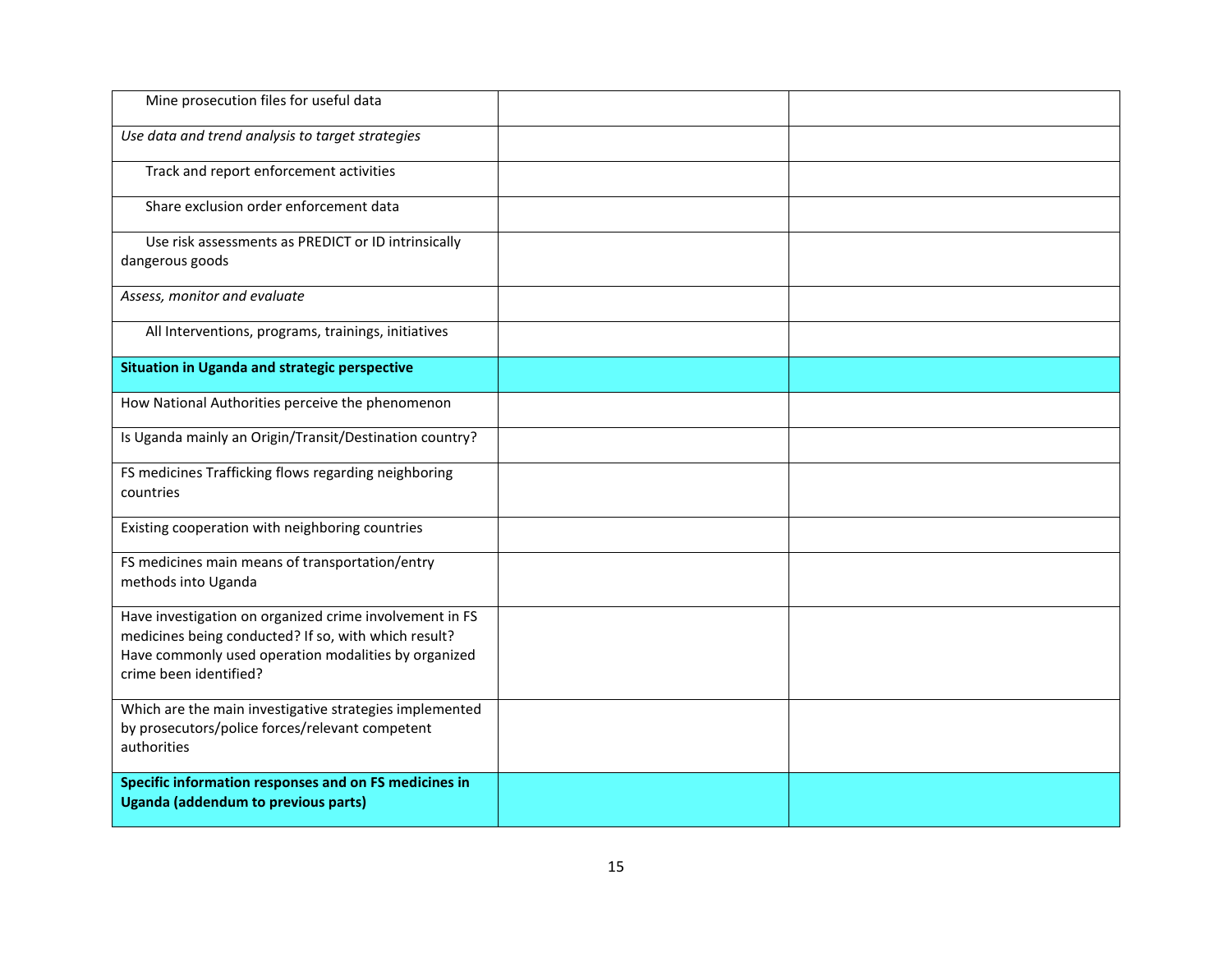| Are there methods in place to register cases and, in<br>particular, to communicate registered cases to the WHO<br>operative database?                                                                                             |  |
|-----------------------------------------------------------------------------------------------------------------------------------------------------------------------------------------------------------------------------------|--|
| Is the falsification activity dedicated more to the<br>packaging or the medicine itself or both?                                                                                                                                  |  |
| Did national authorities register cases of falsified<br>medicines using original packaging?                                                                                                                                       |  |
| Did national authorities register cases in which expired<br>products (also coming from hospitals) were reinserted<br>into the supply chain after simple modification of the<br>expiration date?                                   |  |
| Are there cases of FS medicines presence into the<br>legitimate supply chain? If so, which are the insertion<br>modalities? If not, is a parallel and illicit market being<br>created?                                            |  |
| Regarding consumers, are they usually deceived or are<br>there also aware buyers that purchase FS medicines<br>without knowing the risks?                                                                                         |  |
| Are online pharmacies legal in Uganda? Have problems<br>been registered with online pharmacies? Did they register<br>cases of FS medicines sold by online pharmacies? Which<br>are the main investigative methods in this regard? |  |
| <b>Prevention and detection</b>                                                                                                                                                                                                   |  |
| Methods and difficulties encountered in detecting<br>falsified medicines?                                                                                                                                                         |  |
| Is there a cooperation with legitimate manufacturers in<br>place for this purpose? If so, how does it work in practice<br>and how could this be improved?                                                                         |  |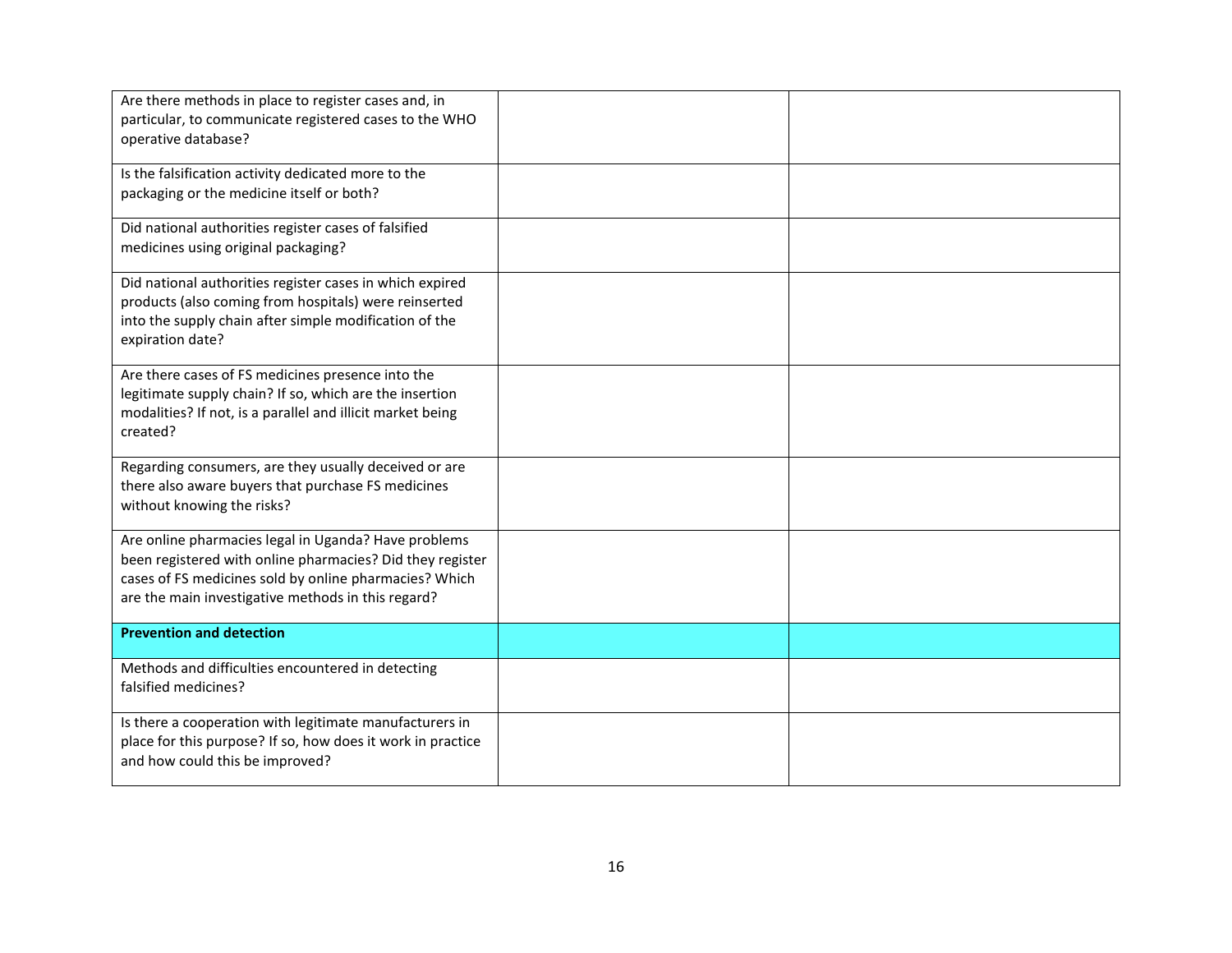| Did the national authorities register cases where anti-<br>counterfeiting technologies (if in place for some products)<br>were counterfeited?                                                                                                    |  |
|--------------------------------------------------------------------------------------------------------------------------------------------------------------------------------------------------------------------------------------------------|--|
| More information on risk assessment modalities<br>implemented by the Customs                                                                                                                                                                     |  |
| Is inter-agency cooperation working well in the country? If<br>so, could they provide some example?                                                                                                                                              |  |
| Are there examples of cooperation with the private<br>sector?                                                                                                                                                                                    |  |
| Would they be interested in establishing an informal<br>cooperation working group on FS medicines bringing<br>together various national authorities in charge for fighting<br>the phenomenon (and representatives of producers<br>associations?) |  |
| <b>Civil Society Engagement</b>                                                                                                                                                                                                                  |  |
| Are there formal mechanisms for civil society engagement<br>to address FS medicines? If so, please specify                                                                                                                                       |  |
| Which health NGOs are addressing the issue?                                                                                                                                                                                                      |  |
| Which human rights or legal rights NGOs are addressing<br>the issue?                                                                                                                                                                             |  |
|                                                                                                                                                                                                                                                  |  |
| Are there other NGOs which are addressing the issue?                                                                                                                                                                                             |  |
| Has there been any engagement with professional<br>associations of doctors, nurses, pharmacists or other<br>health professionals?                                                                                                                |  |
| Have there been relevant media reports in the last five<br>years? If so, specify.                                                                                                                                                                |  |